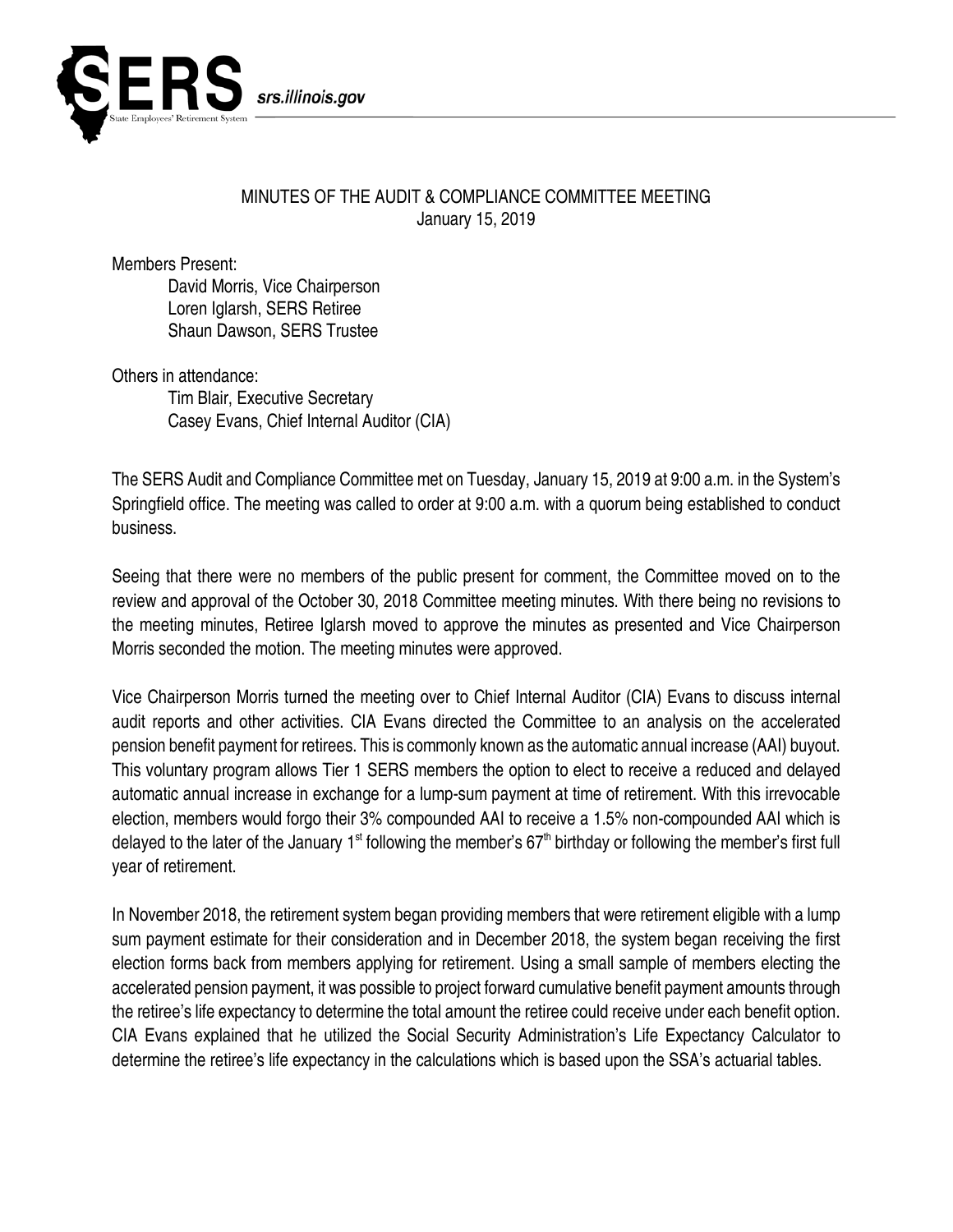

It was observed that the breakeven point for many retirees, or the point where the regular benefit option is equal to the lump-sum payment with the reduced and delayed AAIs, was approximately 13 to 15 years after retirement when most retirees are between the ages of 67 and 77. In the projections provided by internal audit, a retiree that elects the buyout option could be giving up hundreds of thousands of dollars, while members with a larger annual pension, could be possibly giving up more than one million dollars in pension benefits over their projected life expectancy.

It was explained that the cost savings generated was a result of the power of compounding interest. While retirees receive a large lump-sum payment following retirement with their benefit, they are giving up compounding increases which causes their benefits to grow with each passing year. Electing the buyout option, members may receive no AAI for a number of years if they are relatively young at time of retirement. Further, the AAI is non-compounding at 1.5% of the original benefit amount, which causes their annual retirement benefit to grow at a much slower pace.

CIA Evans highlighted four members in which a breakeven analysis and projection of benefit cost savings was provided. The members selected were from a variety of demographics which included both higher and lower annual pensions, male and female retirees, relatively younger retirees and members retiring later in life, as well as both regular formula and alternative formula retirees. Each benefit projection was explained to demonstrate to the Committee how cost savings could be realized should the member live to his or her life expectancy. The schedules also showed the difference in cumulative benefit growth under each payment option.

It was explained that these projections did not include potential cost savings that would be realized from the application of the reduced and delayed AAIs being applied to future survivor benefits, if the member had a qualified survivor upon their death. Since survivor benefits are based upon the retiree's current gross monthly benefit amount, the reduced and delayed AAIs would reduce the retiree's monthly benefit as compared to the traditional benefit payment option and thus the future survivor benefit would be less under the buyout option as compared to the traditional benefit payment option.

CIA Evans explained that in the buyout process the retirement system includes in the buyout election letter a 20-year benefit projection of gross monthly benefit amounts under each option, along with a break-even point determination. Members must make a voluntary and irrevocable election and are encouraged to carefully consider the decision. By statute, all lump-sum payments must be rolled into a qualified retirement plan to ensure the retiree is furthering his or her retirement savings. As of January 7, 2019, 188 retirees of 942 total have elected the accelerated pension payment option for a participation rate of approximately 20%.